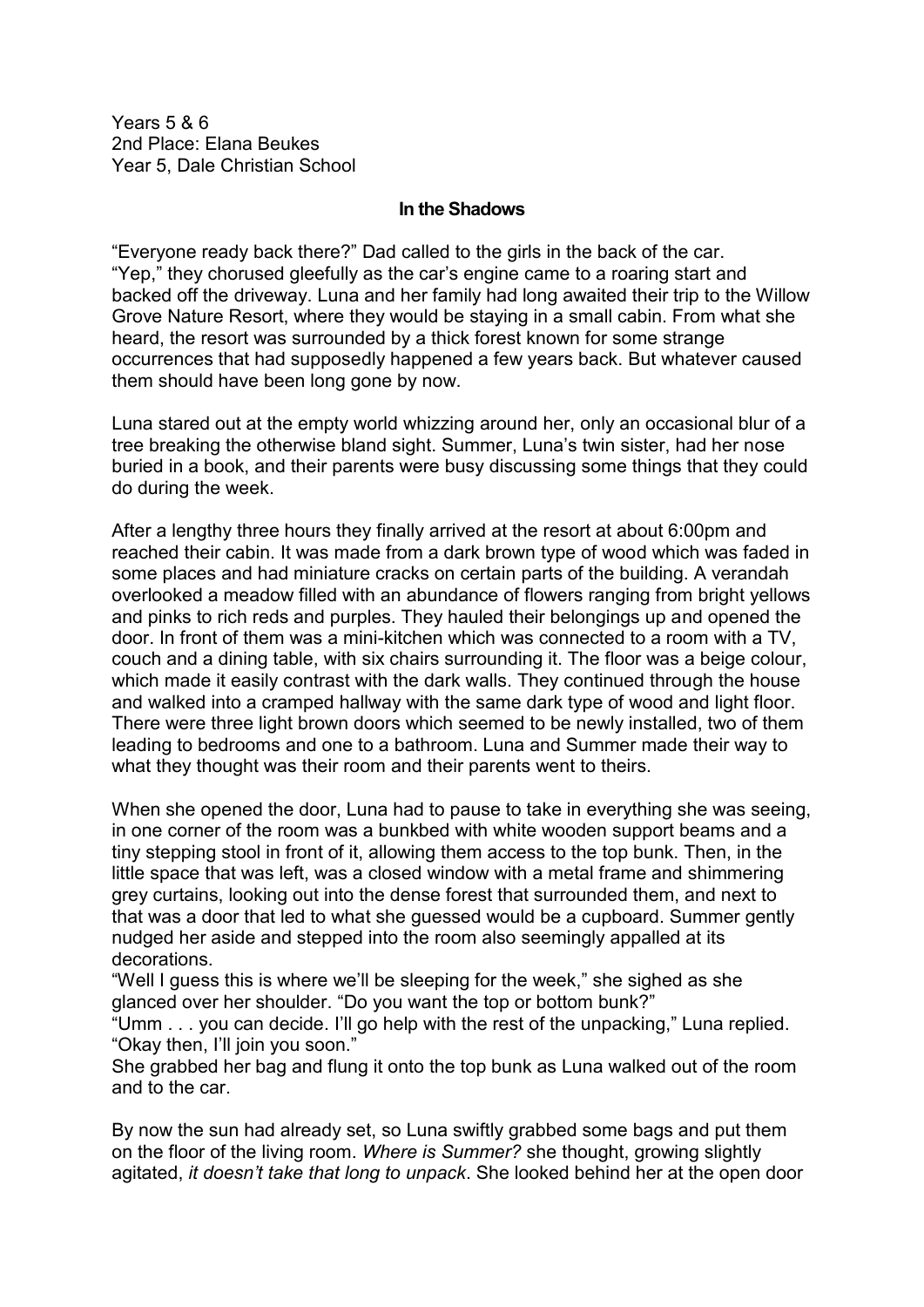as her parents were bringing in the last of their stuff. She sighed and shook her head while walking to her room. But when she got there and peered inside, it was empty with the curtains flapping freely in the night's breeze.

Luna stared at the scene before her. *What happened here?* she thought with a growing sense of dread, *Summer wouldn't just leave, something has to be going on.*  She swallowed back tears and decided to look around for what she hoped would be evidence to where her sister went. She scanned the room searching for anything, even the slightest difference from when she first saw the room. Until it dawned on her . . . the window!

She rushed over to it and glanced outside, her only source of light was the faint glow coming from the bedroom. She studied the dim world in front of her, squinting to try and see through the inky blackness that shielded her vision. She looked down only to see a strange pair of footprints, they seemed human but they would morph into different forms, sometimes fully human or animal. Luna clambered out the window and landed on a rough dirt path that lead straight into the forest, the footprints staggered along it. She scanned a few metres ahead of her on the path, took a deep breath, and began to follow it.

The forest was hot and humid, with tall trees growing in all directions. Most of them were oddly twisted, their long branches blocking out the moon so that only a sliver of light could pass through. Beads of sweat formed and trailed down her forehead, her dark hair clung to her face and her heavy panting piercing the silence of the night. However, no matter how hard it was, no matter how much her body screamed for her to stop, she had to keep going, she had to find her sister above all else, even if it meant enduring the physical pain she beared right now. She knew it would be worse to lose someone who meant so much to her.

Time seemed to trudge by like everything was in slow motion. The world around her had begun to look familiar, and Luna was starting to wonder if she had been going in circles. Even the slightest thought of that made her want to kick herself, because every minute, every second that's wasted out here could mean Summer's life. Doubt had started to creep into her mind and overrun her, but just as she had lost all hope, she saw a dull light at the end of the path. A flare of energy burst within her and raced through her veins, willing her to break into a sprint toward the light. When she reached the end, what stood before her sent shivers down her spine.

There was a massive mansion. It was about three stories tall with a broken roof and boarded up windows, vines climbed all over it and brown-green paint had begun to peel from its misshapen walls. Tall, black fences stood all around the house, with a gate taking over a section of them, and a dilapidated fountain stood between them in a small courtyard with overgrown, wilted rosebushes trailing around the edges of it.

Luna walked up to the gate and gave it a firm push, causing it to swing open. She took an anxious step forward into the courtyard, the gravel path crunched underfoot, it had the same type of footprints she found at her window, all leading to the front of the house. So, she mustered up all the courage she had, walked to the door, and reached for the handle.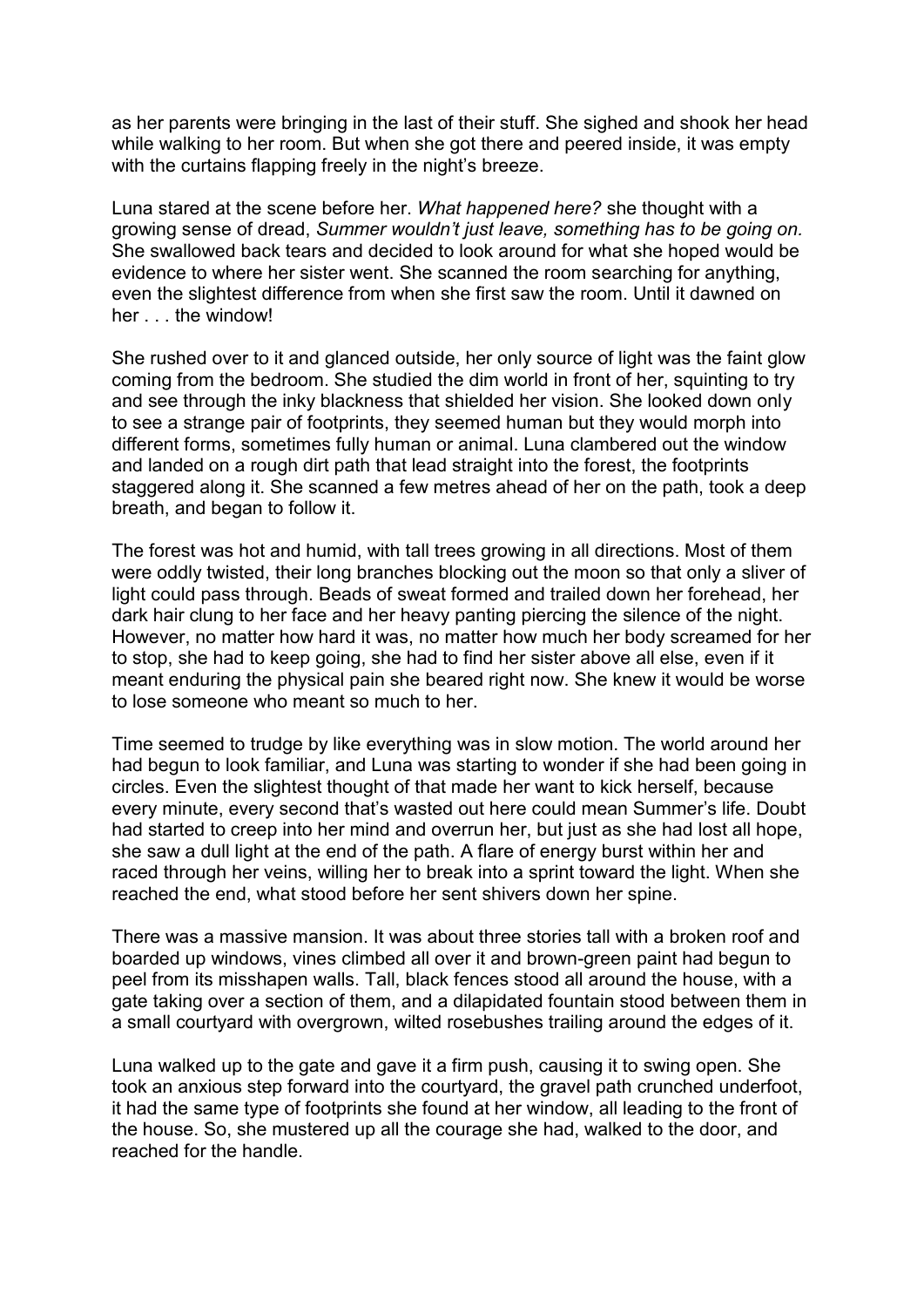When Luna opened the door what she saw put her in awe, there was torn-up furniture everywhere, pieces of shattered glass dotted all over the place and a broken chandelier barely managing to stay hanging onto the roof. The only thing that seemed to be untouched was a grandfather clock that stood against the only wall that wasn't damaged, the other walls were mouldy and had holes in them, ranging in size. She thought she could hear eerie whispers echoing around the walls of the house, but she wasn't sure if it was real or just in her head. She took a step forward, fragments of glass crunching under her weight, the only light she had available was mainly blocked by the wood planks that covered the windows. She carefully walked towards one of them and ripped off the decayed planks, and, just as she did, an earsplitting screech rang through the house.

She froze, she could hear her heart beating in her ears, she peered around the place but nothing seemed to be different. She whipped around just in time to see a shadowy figure appear out of thin air and then disappear just as quickly. Her heart skipped a beat at the ghostly sight. *What was that?* she thought with a rising panic, her eyes frantically darting around. Nothing in the room seemed to be different. *It was . . . probably just my imagination,* she reasoned, trying to reassure herself.

She walked to the centre of the room and felt a strong gust of wind fly by her, like someone or something was moving past her, she whipped around only to see darkness staring back at her. *I have to get out of here,* she thought, as she raced to the door, but just as she was about to make it out, the chandelier came hurtling down to the ground, almost crushing her in the process.

Luna gasped and fell back in shock, she looked up at where it was previously dangling, only to find glowing eyes looking down at her, belonging to the same creatures she saw just a few minutes ago. She flung around and ran in the opposite direction, but when she was just about to escape, the door slammed shut in her face and locked, trapping her there. She scanned the room in dismay for any type of exit but she couldn't see anything. The whispers just seemed to grow louder as her mind flooded with stress and worry. The world around her had begun to spin as she backed against the wall, and strange shadows started to surround her, glowing eyes stared at her accompanied by wide, ominous smiles that glittered brighter than the moon.

She shuffled over to the side, hoping that there would be a way to escape if she did so. As she moved over, she felt an object in her way, and looked over to see it was the grandfather clock, but something about it was odd, a part of the wood had an abnormal lump in it. So, with no other options, she pressed her body against the clock and, without warning, it slowly moved out of the way, revealing a secret passage, descending into the earth.

Luna looked back at the creatures then ran down the stairs. At the bottom she found darkness except for a little bit of light that showed yet another figure, but this time it was different, with a closer look she discovered . . . it was Summer! "Summer, you're okay!" she cried.

"Luna, there's no time," Summer replied, shooting a glance up at the top of the staircase. "We need to run."